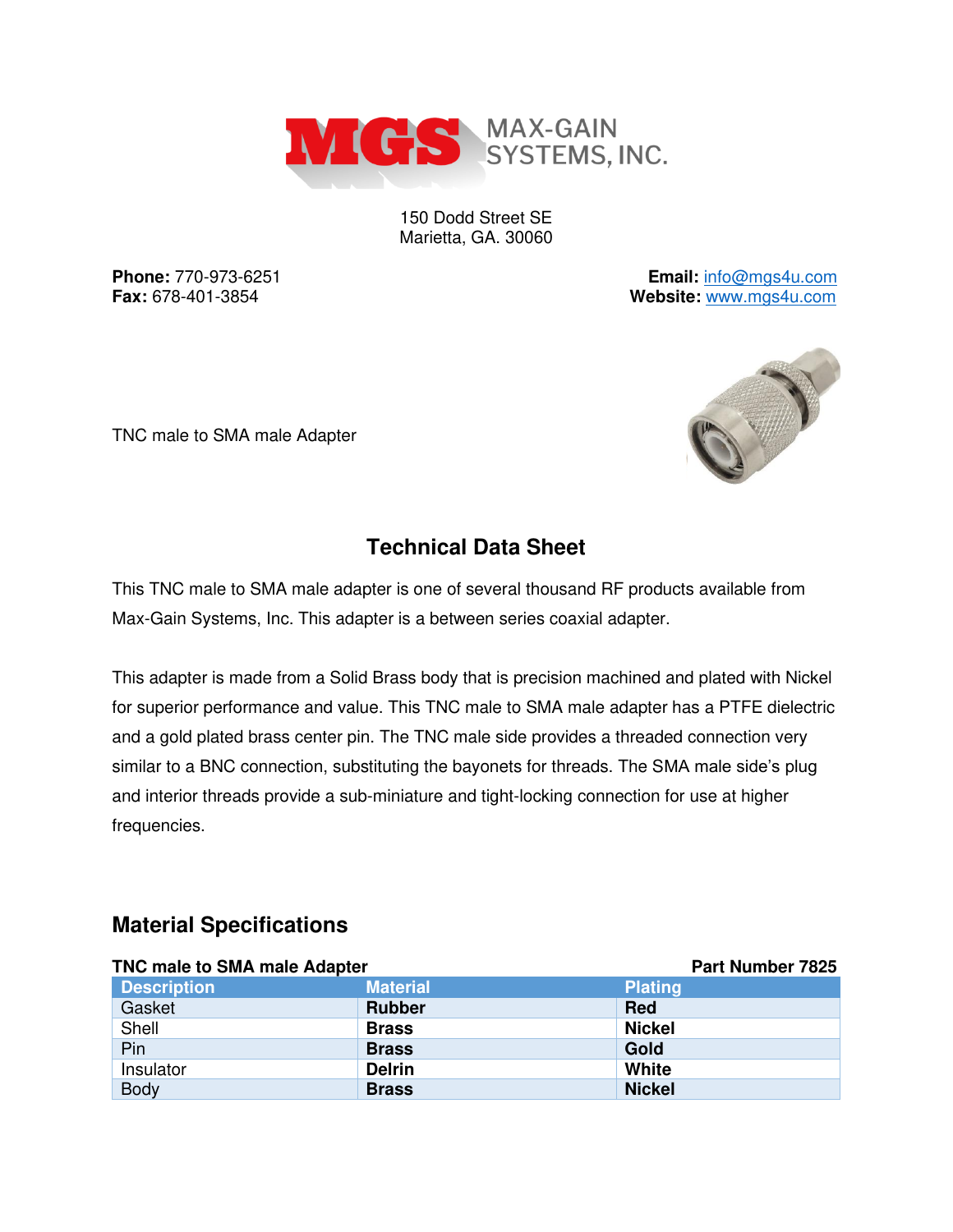# **Mechanical Specifications**

| <b>Size</b> | <b>Dimension</b>            |
|-------------|-----------------------------|
| Length      | 1.20 in $(30.6 \text{ mm})$ |
| Width       | $0.571$ in (14.5 mm)        |
| Height      | $0.571$ in (14.5 mm)        |
| Weight      | $0.7$ oz $(20 g)$           |

### **Environmental Specifications**

| <b>Temperature</b>     | <b>Spec</b>           |
|------------------------|-----------------------|
| <b>Operating Range</b> | $-65$ to $+165$ deg C |

### **Compliance Certifications** (see product page for current documentation)

**Availability** Click the following link (or enter part number in the "SEARCH" bar at the top of any page of the website) to obtain additional part information including price, inventory and certifications:<https://mgs4u.com/product/tnc-male-to-sma-male-adapter-7825/?v=7516fd43adaa>